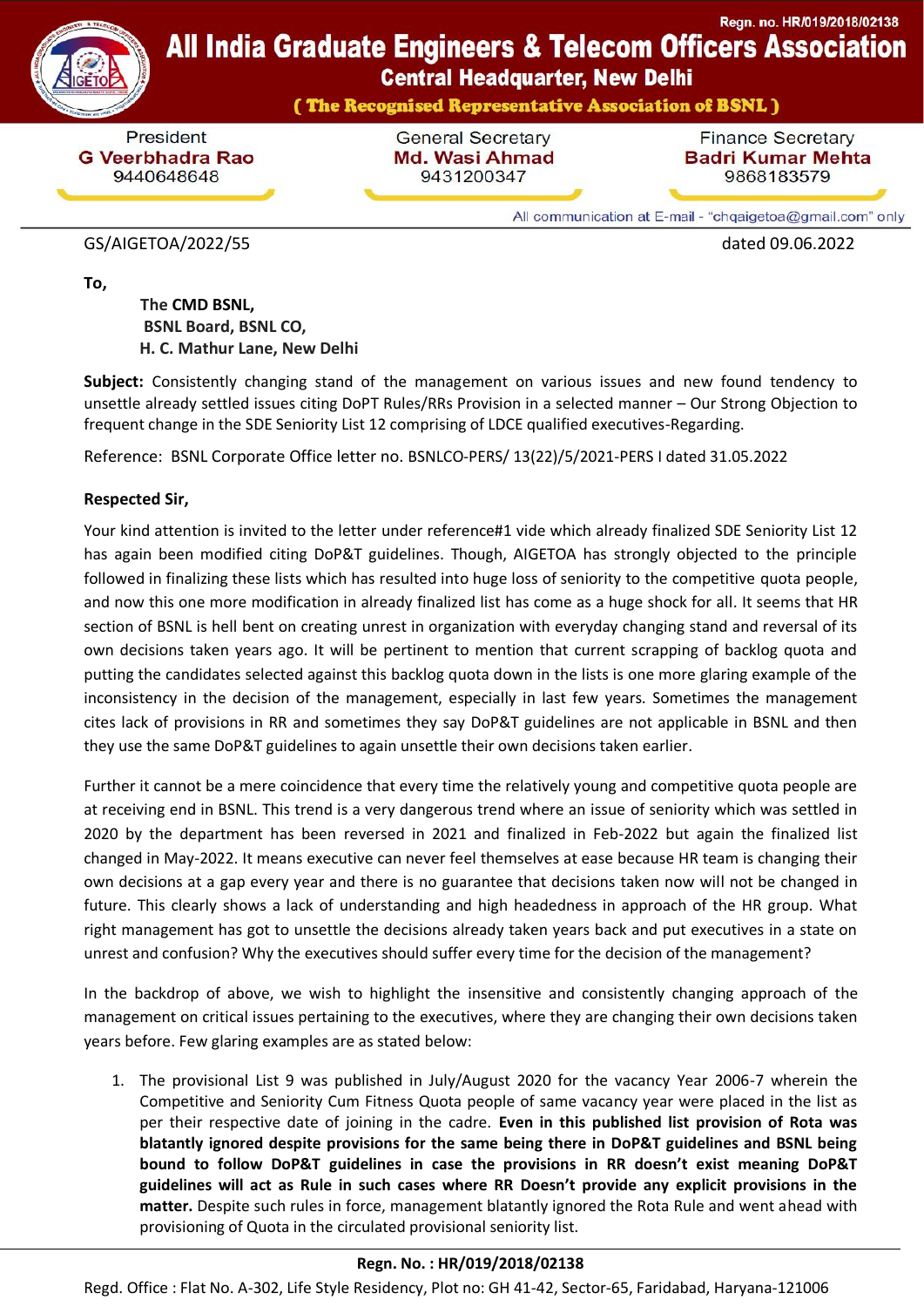- *2.* Thereafter, one fine day, a thought comes in the mind of the management that earlier decision taken by the same section was not at all correct and was not in line with Hon'ble Supreme Court Judgment, and they start the process of changing their own decision; one year after the earlier decision, which was taken with due approval of the Director HR/CMD BSNL. All these while they just keep their unidirectional approach with completely misinterpreted version of RR as well as Hon'ble Supreme Court Judgment. **Even submission of Legal Opinion on the Judgment as well as proper interpretation of RR from a Retired Justice of Hon'ble Supreme Court was not enough to deter on their motive of putting competitive quota persons at bay.** *Such was their inconsistency on the matter that they even went against their own affidavit submitted in Hon'ble PCAT where they have ensured that delay in conduction of exam will not impact the seniority of the competitive quota people and the same shall be protected.*
- **3.** Thereafter, they change their earlier decision and circulate a provisional list wherein they kept even the failed candidates of LDCE 2012 above the LDCE 2012 passed candidates. **Ignoring all objections and submissions from the association as well as individuals, management finalizes the list stating that DoP&T guidelines are not at all applicable in case of SDE RRs.** In the finalized list, neither vacancy year-based quota nor the ROTA was extended to the competitive quota people. Those who were not even eligible to be promoted against vacancies of 2006-7 and 2007-8 LDCEs were placed above the eligible candidates of 2006-7 and 2007-8 vacancy years. **Needless to mention is the fact that competitive quota people were again at the receiving end.**
- 4. Now, once again management suddenly realizes that whatever they did in February 2022 was not correct and there is again a need to correct the principle. They decided to do away with backlog vacancies citing DoP&T guidelines of 1986, which they themselves have been ignoring in the SDE Seniority lists 7, 8, 9, 10, 11, 12 & 13. The candidates against these backlog vacancies were selected almost 10 years back and their promotion orders were released in July 2013. After a gap of 9 years, management decides what they did in 2013 was not correct and now there is need to change the principle followed and they do it without any second thought and that also on a very sensitive issue of Back Log Vacancies of Reserved Quota Candidates. Here, all hesitations of the people dealing the matter go for a toss just because this action will create more complexity in already complexified matters by BSNL on the issue of seniority. Intent is very much visible to keep the meritorious competitive quota people engaged in legal entangles and the reason is cited as the provisions of DoP&T guidelines, whose applicability in SDE Seniority, they themselves have denied.
- 5. Same DOP&T guidelines stipulates provisions of one year relaxation in eligibility criteria in case a Junior is promoted before a Senior, both in SCF as well as Competitive Quota, but it fells to attract the attention of HR group and they don't hesitate in placing people up in the rank below the people lower down in the rank stating that this relaxation is not applicable for LDCE quota despite provisions in SDE RRs as well as DoP&T guidelines. Not only that, but they also don't hesitate in reverting SDEs already promoted SDEs, 12 years after they promote them citing a prospective clarification while when the matter was clarified from the section at the time of deciding the eligibility, at that time department made those executives eligible to appear in the exam. It will be pertinent to mention that persons at the receiving end are again the competitive quota people with highest merits.

Above are few actions of the management, which has been mentioned just to highlight the inconsistency in not only, taking decisions but also in agreeing to the applicability of the DoP&T guidelines. It is very much clear that DoP&T guidelines are also used on selective basis as per their suitability and comfort. *Such type of consistently changing stands and reversal of their own decisions taken years before, ignoring their own affidavits submitted years before, reverting candidates promoted years before is creating a huge unrest, confusion, and demotivation at field level in the minds of all executives and their belief in system is completely shattered now.* **This becomes furthermore objectionable when the executive is left to bear the brunt without any fault on his part and he is made to suffer because of lapses and delay on the part of organization.**